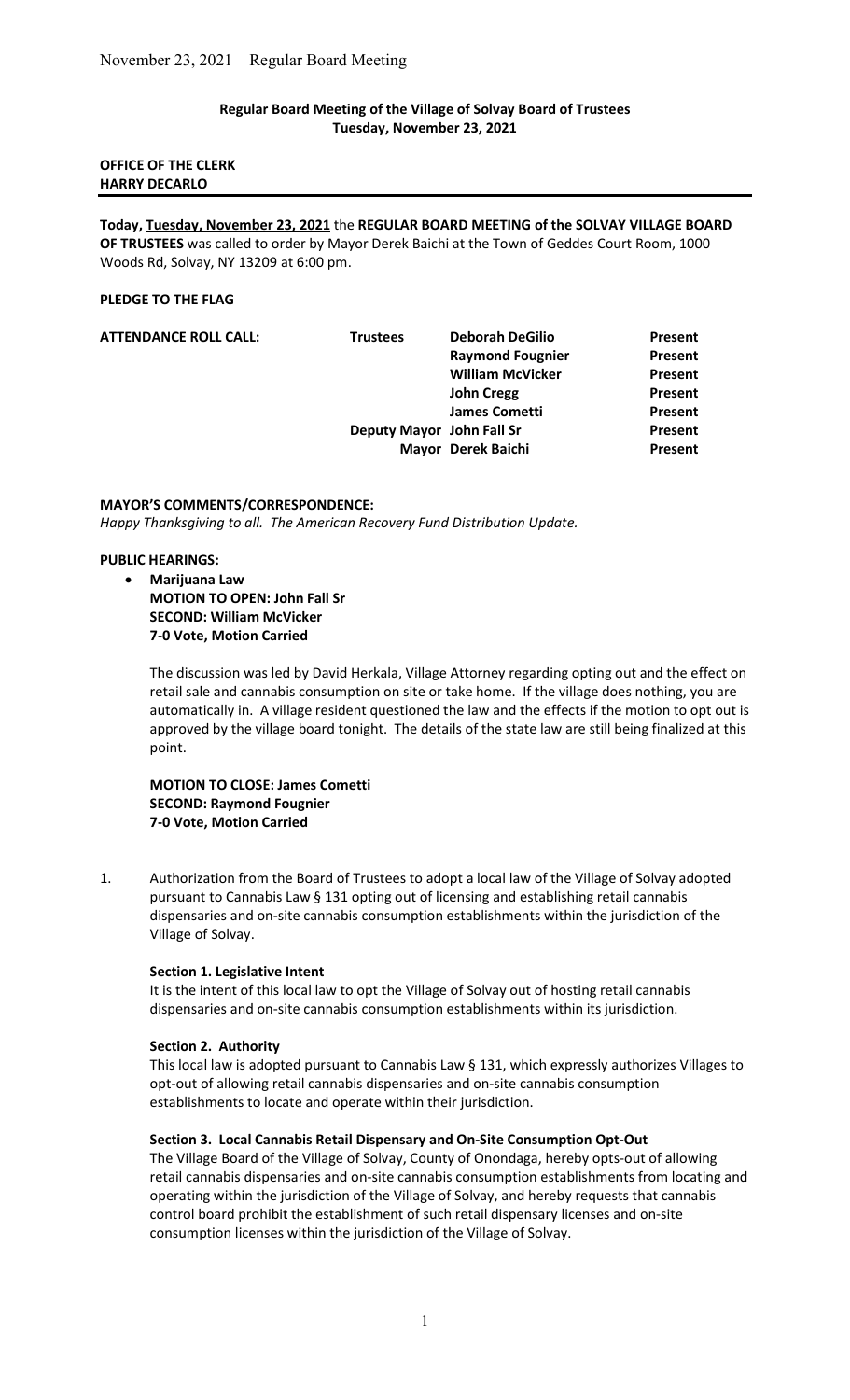#### Section 4. Severability

 If a court determines that any clause, sentence, paragraph, subdivision, or part of this local law or the application thereof to any person, firm or corporation, or circumstance is invalid or unconstitutional, the court's order or judgment shall not affect, impair, or invalidate the remainder of this local law, but shall be confined in its operation to the clause, sentence, paragraph, subdivision, or part of this local law or in its application to the person, individual, firm or corporation or circumstance, directly involved in the controversy in which such judgment or order shall be rendered.

#### Section 5. Effective date

 This local law shall take effect immediately upon filing with the Secretary of State. Pursuant to Cannabis Law § 131, this local law is subject to a permissive referendum and thus may not be filed with the Secretary of State until the applicable time period has elapsed to file a petition or a referendum has been conducted approving this local law. MOTION: Raymond Fougnier

# SECOND: John Fall Sr

| <b>Deborah DeGilio</b>  | <b>Trustee</b> | <b>Voted</b> | <b>Yes</b>                             |
|-------------------------|----------------|--------------|----------------------------------------|
| <b>Raymond Fougnier</b> | <b>Trustee</b> | <b>Voted</b> | <b>Yes</b>                             |
| <b>William McVicker</b> | <b>Trustee</b> | <b>Voted</b> | <b>Yes</b>                             |
| <b>John Cregg</b>       | <b>Trustee</b> | <b>Voted</b> | Yes                                    |
| <b>James Cometti</b>    | <b>Trustee</b> | <b>Voted</b> | Yes                                    |
| John Fall Sr            | <b>Trustee</b> | <b>Voted</b> | Yes                                    |
| Derek Baichi            | <b>Mayor</b>   | <b>Voted</b> | <b>Yes</b><br><b>Motion</b><br>Carried |

#### COMMITTEE REPORTS:

| Administrative  | Derek Baichi, Mayor - The regular board meeting in December is being<br>moved to December 21st.                                                                                                                                                                                                                                                                                                                                                                                                                                                                                                                                |  |
|-----------------|--------------------------------------------------------------------------------------------------------------------------------------------------------------------------------------------------------------------------------------------------------------------------------------------------------------------------------------------------------------------------------------------------------------------------------------------------------------------------------------------------------------------------------------------------------------------------------------------------------------------------------|--|
| Legal           | Village Attorney - None                                                                                                                                                                                                                                                                                                                                                                                                                                                                                                                                                                                                        |  |
| <b>Finance</b>  | Derek Baichi, Mayor - Finalizing Agreement with American Tower for<br>\$775,000. \$75,000 will be received by the end of December from Street<br>Surveillance Grant. Village Taxes surrendered to County - \$3,428,223.69<br>Collected and \$103,406 Outstanding. General Fund entries are current<br>thanks to our team. Working on cleaning up Chart of Accounts with<br>possibility of combining some accounts. Forming a Finance Committee<br>to meet Monthly and start working on new budget in January with<br>Department Heads. Possible consolidation of QuickBooks Accounts for<br>Fiscal Year Starting June 1, 2022. |  |
| <b>Police</b>   | Derek Osbeck, Chief - 1056 calls for the month: 13 follow up<br>investigations, 3 felonies, 48 misdemeanors, 3 DWI arrests, 203 parking<br>tickets and 7 motor vehicles accidents. The new speed signs have been<br>ordered and Coffee with the Chief is scheduled for December 6 <sup>th</sup> .                                                                                                                                                                                                                                                                                                                              |  |
| <b>Electric</b> | Salvatore Giordano, Electric Superintendent - 44 work orders were<br>completed for the month.                                                                                                                                                                                                                                                                                                                                                                                                                                                                                                                                  |  |
| DPW/Highway     | Andrew Burke, DPW Superintendent - Thank you to the staff during<br>first winter storm and snow removal. The new truck order has been<br>placed with Van Bortel. Sidewalk work for the season has been<br>completed. Ongoing drainage projects are taking place.                                                                                                                                                                                                                                                                                                                                                               |  |
| Library         | Dan Golden, Library Director - The Friends of the Solvay Library have<br>introduced a new year-round fundraiser featuring a book cart with<br>bestselling books. Books on the cart will be available for \$1 for<br>hardcover, 25 cents for paperbacks and children's books. If a patron                                                                                                                                                                                                                                                                                                                                       |  |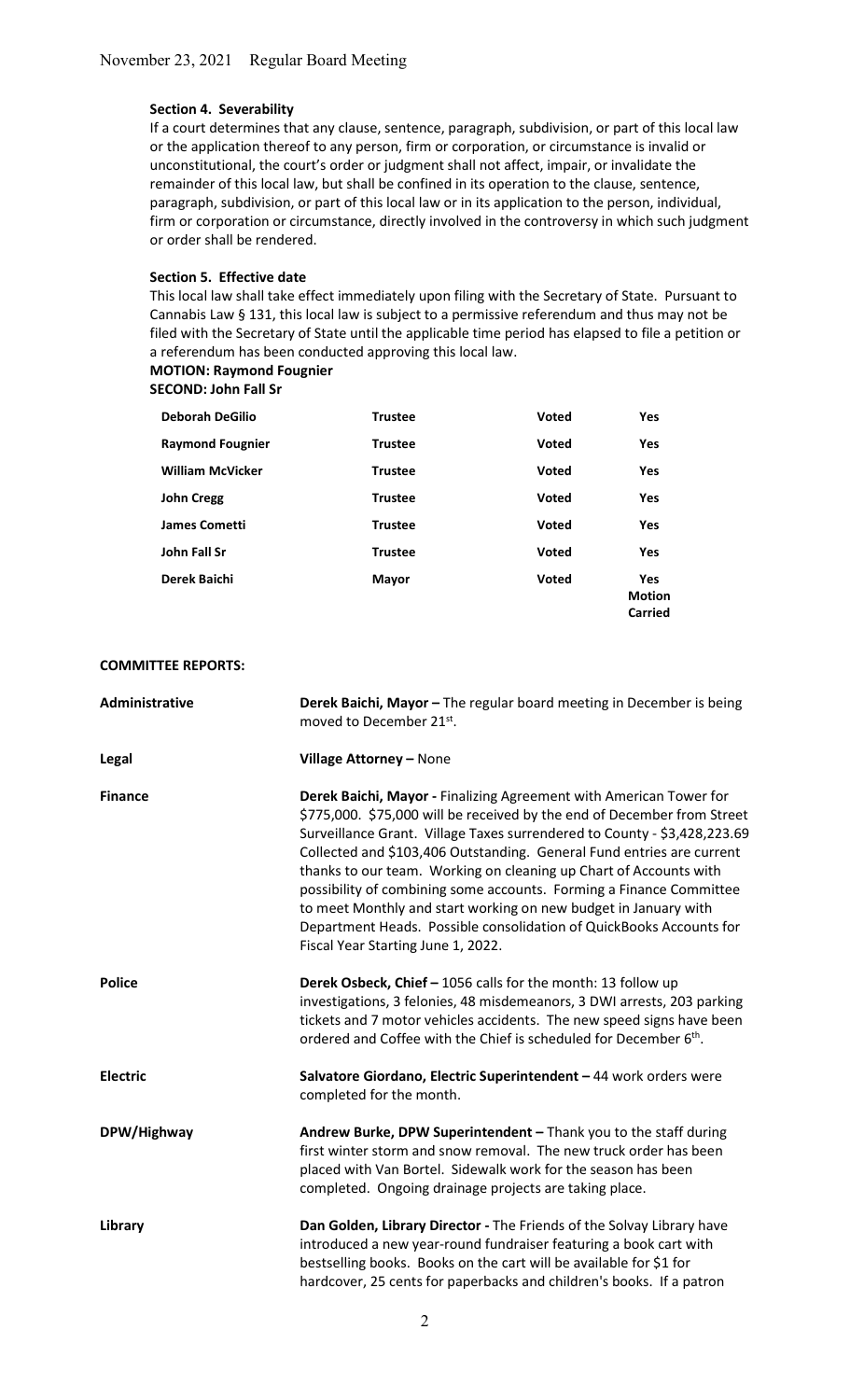# Additional Resolutions from the Village Board: None

# PUBLIC COMMENT: (Five Minute Time Limit Per Petitioner)

John Maestri, Village Resident asked about the progress of the Deer Management Plan – Permit completed, locations approved.

# RESOLUTIONS:

| 2. |                                                                                                     | from 10/1/21 to 10/31/21. (Total Cost to the Village is: \$6,880.00) | Authorization from the Board of Trustees to pay C&S Engineers \$9,720.00 for services rendered                                                                                                                                                  |  |
|----|-----------------------------------------------------------------------------------------------------|----------------------------------------------------------------------|-------------------------------------------------------------------------------------------------------------------------------------------------------------------------------------------------------------------------------------------------|--|
|    | $\circ$<br>$\circ$<br>Reimbursable Grant                                                            |                                                                      | Below are the specific projects that will be reimbursed through Grant or the County:<br>Invoice No. 0198071 - Project No. 114.224.001 - Tree Reimbursable Grant<br>Invoice No. 0198075 - Project No. 114.240.001 - Milton Avenue Paving Project |  |
|    | <b>MOTION: John Fall Sr</b>                                                                         |                                                                      |                                                                                                                                                                                                                                                 |  |
|    | <b>SECOND: Raymond Fougnier</b>                                                                     |                                                                      |                                                                                                                                                                                                                                                 |  |
|    | AYES: 7                                                                                             | <b>NAYES: 0</b>                                                      | <b>MOTION CARRIED</b>                                                                                                                                                                                                                           |  |
| 3. | Board of Trustees.<br><b>MOTION: Raymond Fougnier</b><br><b>SECOND: William McVicker</b><br>AYES: 7 | <b>NAYES: 0</b>                                                      | Authorization from the Board of Trustees to pay the Cerio Law Offices \$10,057.00 for services<br>rendered for the month of October 2021. A detailed list of charges has been provided to the<br><b>MOTION CARRIED</b>                          |  |
|    |                                                                                                     |                                                                      |                                                                                                                                                                                                                                                 |  |
| 4. | <b>MOTION: John Cregg</b><br><b>SECOND: James Cometti</b>                                           |                                                                      | Authorization from the Board of Trustees to approve the minutes from the October 26, 2021<br>Regular Village Board Meeting and the Reading of the Minutes be herewith dispensed.                                                                |  |
|    | <b>AYES: 7</b>                                                                                      | <b>NAYES: 0</b>                                                      | <b>MOTION CARRIED</b>                                                                                                                                                                                                                           |  |
| 5. | <b>MOTION: James Cometti</b><br><b>SECOND: John Fall Sr</b>                                         |                                                                      | Authorization from the Board of Trustees to approve the minutes from the November 9, 2021<br>Special Board Meeting and the Reading of the Minutes be herewith dispensed.                                                                        |  |
|    | AYES: 7                                                                                             | <b>NAYES: 0</b>                                                      | <b>MOTION CARRIED</b>                                                                                                                                                                                                                           |  |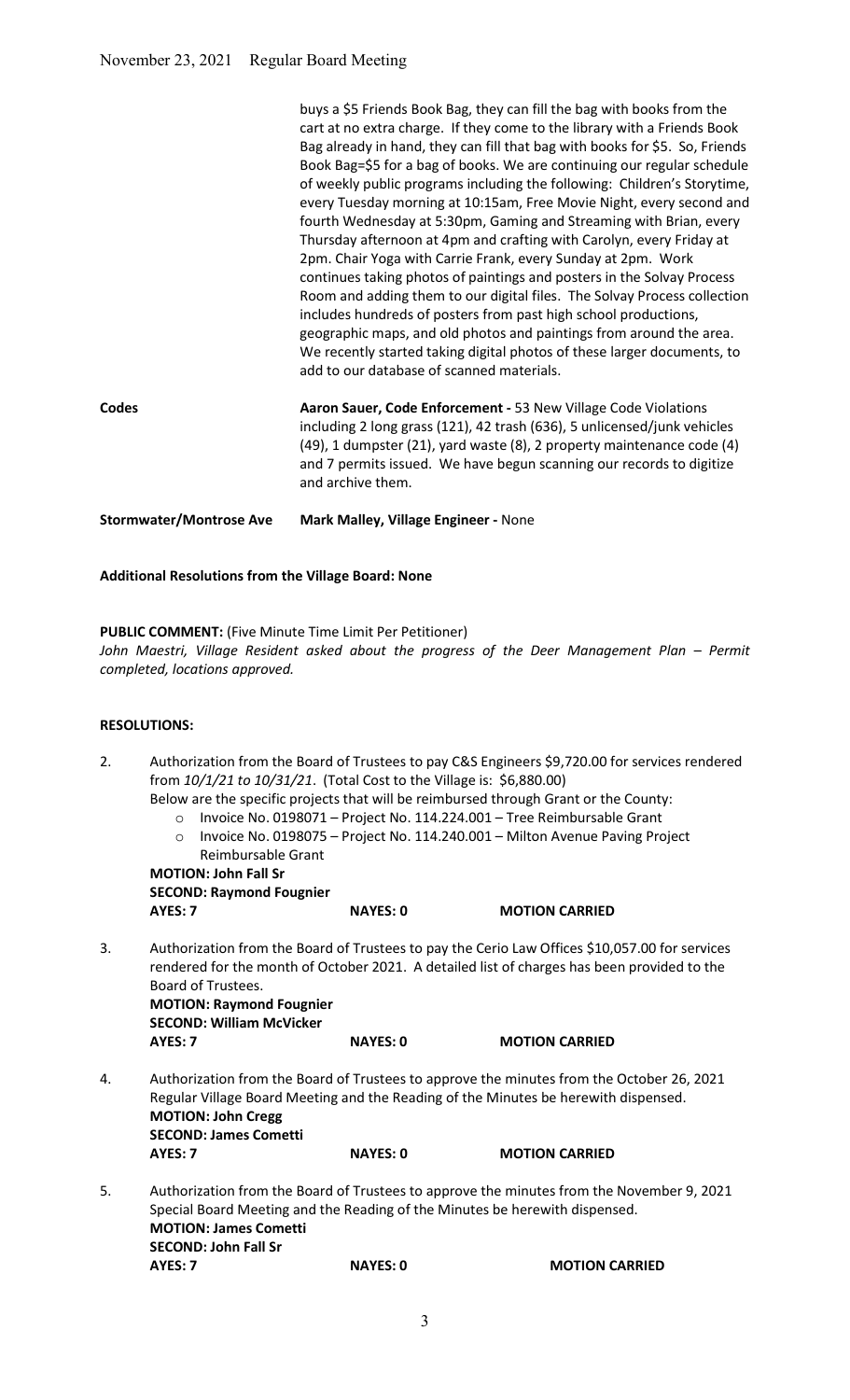6. Authorization from the Board of Trustees to renew the Excellus Health Plans effective January 1, 2022:

WHEREAS the Village of Solvay currently offers health insurance to its active full-time employees through Excellus BCBS and Non-Stop Wellness deductible funding, and

 WHEREAS the Village of Solvay currently offers a Group Medicare health insurance plan to its eligible retired employees through Excellus BCBS, and

WHEREAS the Village desires to renew the Active Employee Group Health Plan using the Excellus Bronze 4 and Non-Stop Wellness funding plan and the Excellus Group Medicare health plan on January 1, 2022, and

WHEREAS effective January 1, 2022, the health plans from Excellus BCBS are being offered at a total monthly premium of:

| <b>TIER OF COVERAGE</b>  | <b>Excellus Bronze 4 with Non-</b><br><b>Stop Wellness</b> | <b>Excellus Medicare Plan</b> |
|--------------------------|------------------------------------------------------------|-------------------------------|
| Employee / Single        | \$774.44                                                   | \$439.63                      |
| <b>Employee + Spouse</b> | \$1,492.23                                                 | \$879.26                      |
| Employee +<br>Child(ren) | \$1,294.86                                                 | N/A                           |
| <b>Full Family</b>       | \$2,126.82                                                 | N/A                           |

as is, therefore be it,

RESOLVED that it is hereby decided by the Village of Solvay to renew these policies effective January 1, 2022.

#### MOTION: William McVicker SECOND: John Fall Sr

| <b>Deborah DeGilio</b>  | <b>Trustee</b> | <b>Voted</b> | <b>Yes</b>                             |
|-------------------------|----------------|--------------|----------------------------------------|
| <b>Raymond Fougnier</b> | <b>Trustee</b> | Voted        | <b>Yes</b>                             |
| <b>William McVicker</b> | <b>Trustee</b> | <b>Voted</b> | Yes                                    |
| <b>John Cregg</b>       | <b>Trustee</b> | <b>Voted</b> | <b>Yes</b>                             |
| <b>James Cometti</b>    | <b>Trustee</b> | <b>Voted</b> | Yes                                    |
| John Fall Sr            | <b>Trustee</b> | <b>Voted</b> | <b>Yes</b>                             |
| Derek Baichi            | <b>Mayor</b>   | <b>Voted</b> | <b>Yes</b><br><b>Motion</b><br>Carried |

7. Authorization from the Board of Trustees to renew the MVP Health Care Plan effective January 1, 2022:

 WHEREAS the Village of Solvay currently offers a health insurance plan option to its active full time employees through MVP Health Care, and

WHEREAS the effective date of the Village health insurance plan from MVP Health Care is January 1, 2022, and

 WHEREAS effective January 1, 2022, the Village desires to renew the Active Employee Group Health Plan using the MVP EPO Platinum 3, and

 WHEREAS effective January 1, 2022, the MVP EPO Platinum 3 health plan is being offered at a total monthly premium of:

| <b>TIER OF COVERAGE</b> | MVP EPO Platinum 3 - 2022 |
|-------------------------|---------------------------|
| Employee / Single       | \$1,003.80                |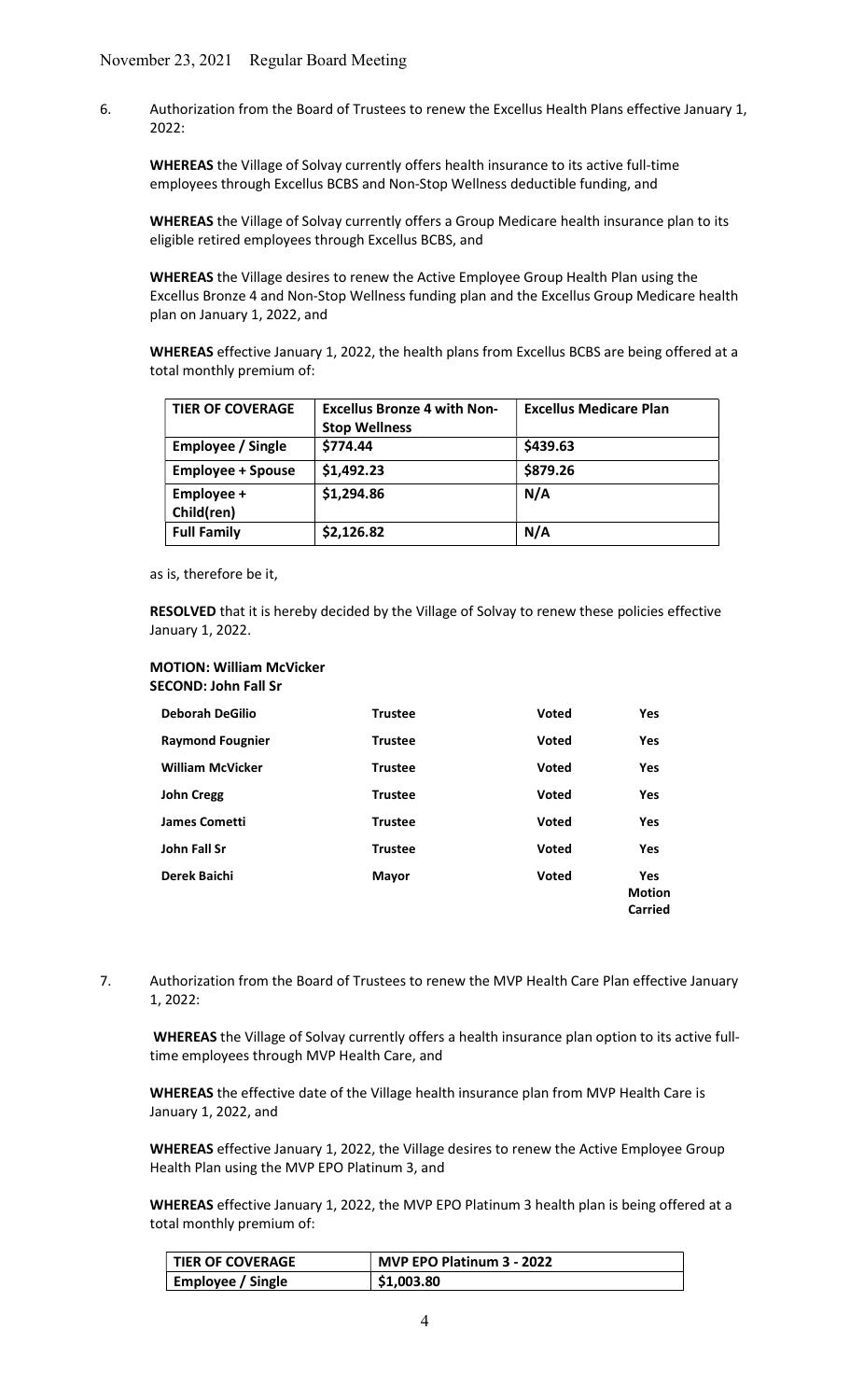| Employee + Spouse     | \$2,007.60 |
|-----------------------|------------|
| Employee + Child(ren) | \$1,706.46 |
| <b>Full Family</b>    | \$2,860.83 |

as is, therefore be it,

RESOLVED that it is hereby decided by the Village of Solvay to renew this policy effective January 1, 2022.

MOTION: Raymond Fougnier SECOND: William McVicker

| <b>Deborah DeGilio</b>  | <b>Trustee</b> | <b>Voted</b> | <b>Yes</b>                             |
|-------------------------|----------------|--------------|----------------------------------------|
| <b>Raymond Fougnier</b> | <b>Trustee</b> | <b>Voted</b> | Yes                                    |
| <b>William McVicker</b> | <b>Trustee</b> | <b>Voted</b> | Yes                                    |
| <b>John Cregg</b>       | <b>Trustee</b> | <b>Voted</b> | Yes                                    |
| <b>James Cometti</b>    | <b>Trustee</b> | <b>Voted</b> | Yes                                    |
| John Fall Sr            | <b>Trustee</b> | <b>Voted</b> | <b>Yes</b>                             |
| Derek Baichi            | <b>Mayor</b>   | <b>Voted</b> | <b>Yes</b><br><b>Motion</b><br>Carried |

8. Authorization from the Board of Trustees to approve the contracting of PLM, Electric Powering Engineering, 46 Lizotte Drive, Marlborough, MA 01752 to perform an electric system study and capital plan. The total cost shall not exceed \$16,000. MOTION: William McVicker

 SECOND: John Fall Sr AYES: 7 NAYES: 0 MOTION CARRIED

9. Authorization from the Board of Trustees to declare Truck #121, 2003 Altec International Digger Derrick Model 4300, VIN #3HTMMAA93N86608 surplus and send to auction. MOTION: John Fall Sr SECOND: William McVicker AYES: 7 NAYES: 0 MOTION CARRIED

- 10. Authorization from the Board of Trustees to allow the Electric Department to start the process of fleet replacement starting with:
	- Truck #126, 2013 Ford F150 Pick Up, VIN#1FTFX1EF4DKF99178
	- Truck #131, 2013 Ford F250 Pick Up, VIN#1FT7X2B64DEA40405
	- Truck #132, 2013 Ford F250 Pick Up, VIN#1FT7X2B62DEA40404

 Proposals will be provided to the Village Board for purchase approval. MOTION: John Cregg SECOND: Raymond Fougnier

| AYES: 7 |  | <b>NAYES: 0</b> | <b>MOTION CARRIED</b> |
|---------|--|-----------------|-----------------------|
|         |  |                 |                       |

 Resolved that this Board of Trustees move into Executive Session to discuss a personnel matter at 6:35 p.m.

 MOTION: William McVicker SECOND: Raymond Fougnier AYES: 7 NAYES: 0 MOTION CARRIED

 Resolved that the Executive Session be closed and that this Board return to the regular meeting at 6:47 p.m. MOTION: William McVicker SECOND: John Cregg AYES: 7 NAYES: 0 MOTION CARRIED

No action was taken at the Executive session meeting.